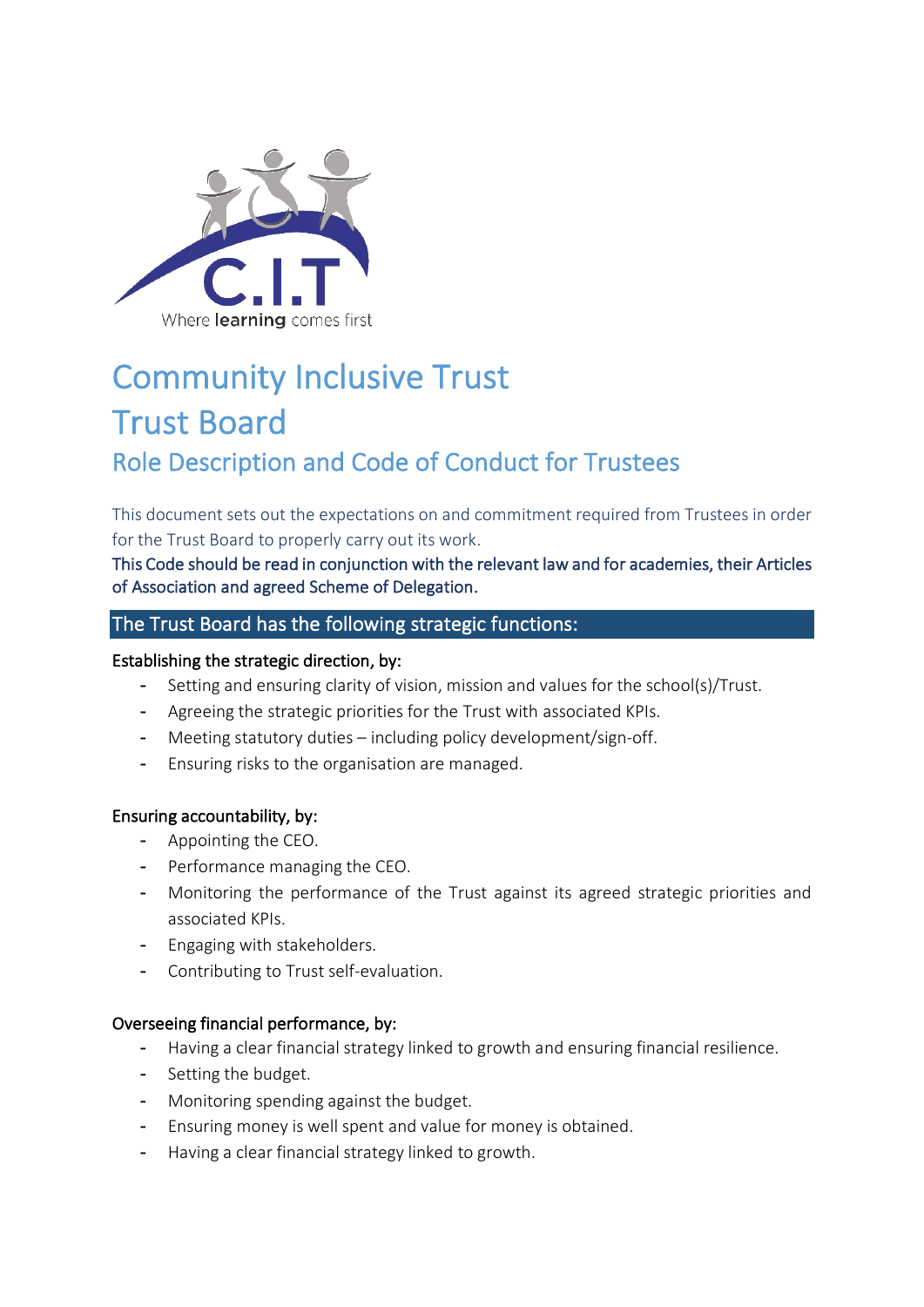## Ensure that other key players with a stake in the organisation get their voices heard by:

- Gathering the views of pupils, parents and staff and reporting on the results.
- Reaching out to the Trust's wider community and inviting them to play their part.
- Using the views of stakeholders to shape the Trust's culture and the underpinning strategy, policies and procedures.

Key Trustee Activities (See Annex 3)

# **Code of Conduct**

## As individuals on the Board we agree to the following:

## Ethical working

We work with the seven principles of public life (Annex 1) and the framework for ethical leadership in education (Annex 2).

## Role & Responsibilities

- We understand the purpose of the Board and its strategic role.
- We recognise that as Trustees we are the 'guardians of purpose' and that agility is key to survival and achievement of the Trust's mission.
- We recognise that as Trustees we are required to have an understanding of the changing context in which the Board operates.
- We recognise that we hold the responsibility of setting the culture and values of the organisation.
- We understand how the role of the Board differs from and works with others including the CEO and where appropriate other executive leaders and Local School Boards.
- We accept that we have no legal authority to act individually, except when the Board has given us delegated authority to do so, and therefore we will only speak on behalf of the Governing Board when we have been specifically authorised to do so.
- We accept collective responsibility for all decisions made by the Board or its delegated agents. This means that we will not speak against majority decisions outside the Governing Board meeting.
- We have a duty to act fairly and without prejudice, and in relation to our responsibility for staff, we will fulfil all that is expected of a good employer.
- We will encourage open and ethical governance and will act appropriately.
- We will consider carefully how our decisions may affect the community and schools beyond the jurisdiction of our Trust.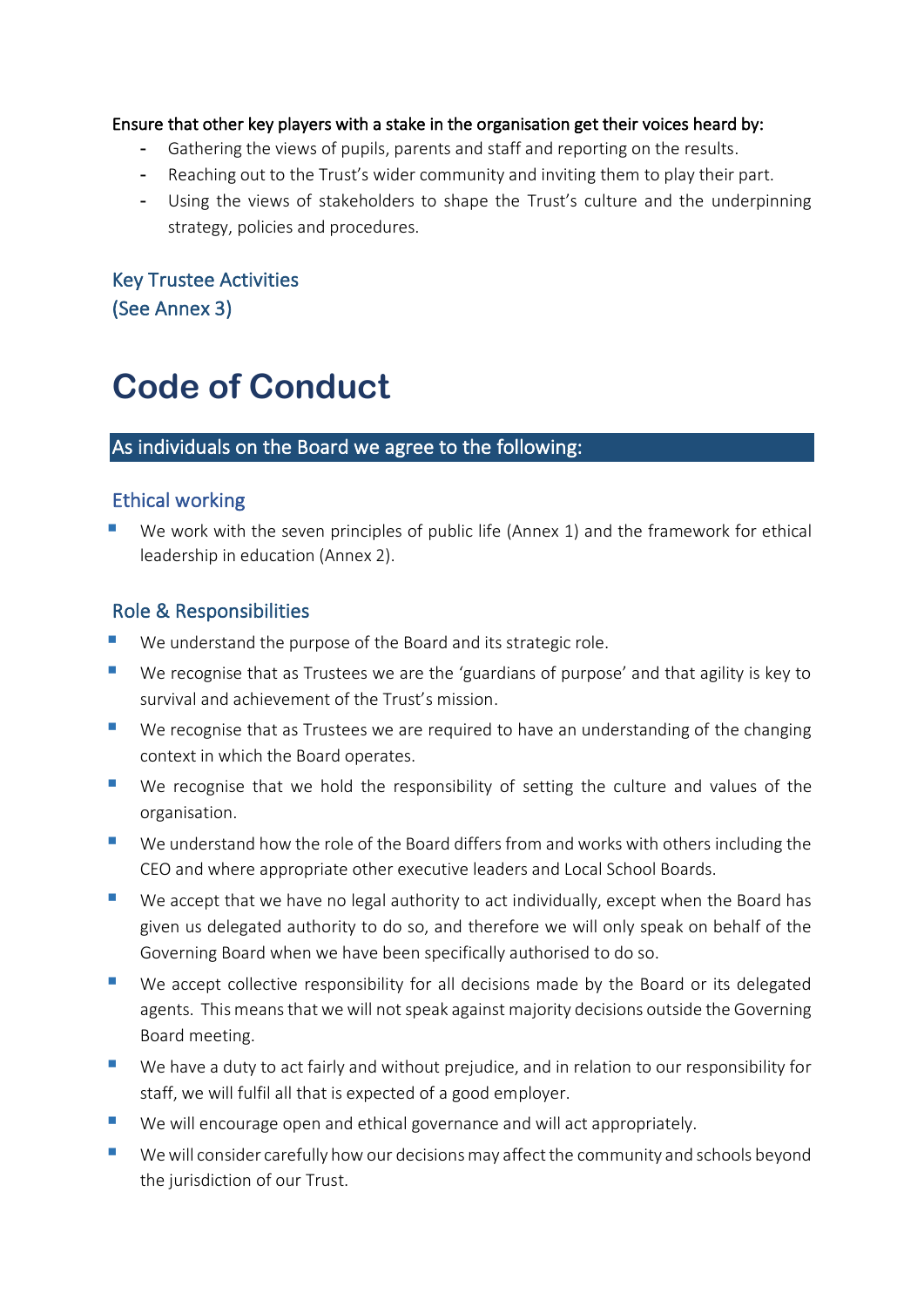- We will always be mindful of our responsibility to maintain and develop the ethos and reputation of our Trust and its schools.
- In making or responding to criticism or complaints we will follow the procedures established by the Trust Board.
- We will actively support and challenge the executive leaders.
- We will provide constructive challenge in the following ways
	- o Ask penetrating questions that seek clarification and expose gaps
	- o Persistently pursue an issue until it has been satisfactorily addressed
	- o Strengthen thinking behind proposals
	- o Test assumptions
	- o Undertake robust analysis
- We will accept and respect the difference in roles between the Board and staff, ensuring that we work collectively for the benefit of the organisation.
- We will respect the role of the executive leaders and their responsibility for the day to day management of the organisation and avoid any actions that might undermine such arrangements.
- We agree to adhere to the Trust's rules and polices and the procedures of the Trust Board as set out by the relevant governing documents and law.
- When formally speaking or writing in our Trustee role we will ensure our comments reflect current organisational policy, even if they might be different to our personal views.
- When communicating in our private capacity (including on social media) we will be mindful of and strive to uphold the reputation of the organisation.
- We will avoid, as far as possible, becoming involved in any communication which may lead to a conflict of interest with the role of the Trust Board.
- We understand that we are expected to raise any concerns we have about the governance of the Trust with the Chair of the Board and that if the concern is about the Chair of the Board, then we raise this with the Chair of the Members group.

# Commitment

- We acknowledge that accepting office as a Trustee involves the commitment of significant amounts of time and energy.
- We will each involve ourselves actively in the work of the Trust Board and accept our fair share of responsibilities, including service on committees, panels and working groups.
- We will make full efforts to attend all meetings and where we cannot attend explain in advance why we are unable to.
- We will get to know our allocated groups of the schools well and respond to opportunities to involve ourselves in school activities.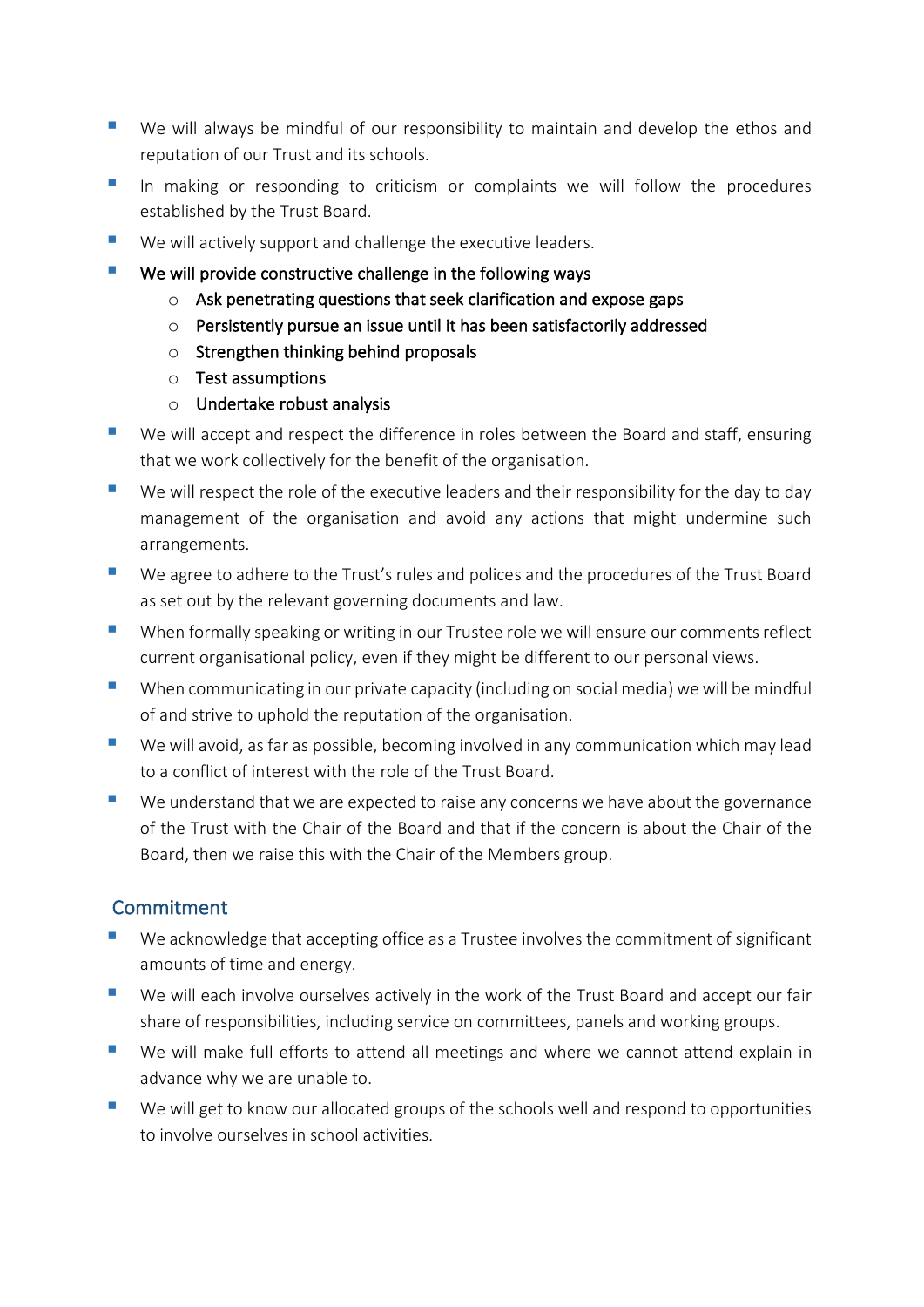- We will consider seriously our individual and collective needs for induction, training and development, and will undertake relevant training.
- We accept that in the interests of open governance, our full names, date of appointment, terms of office, roles on the Trust Board, attendance records, relevant business and pecuniary interests, category of Trustee and the body responsible for appointing us will be published on the Trust's website.
- In the interests of transparency, we accept that information relating to Trustees will be collected and logged on the DfE's national database of governors (Get information about schools).
- We have read and understand the 'Seven principles of public life' (see Annex 1) and will ensure that these principles underpin our conduct as a Trustee.
- We have read 'The Framework for Ethical Leadership' (see Annex 2) and will endeavour to use this to support ethical decision making as a Trustee.

# Relationships

- We will strive to work as a team in which constructive working relationships are actively promoted.
- We will express views openly, courteously and respectfully in all our communications with other Trustees, the Clerk to the Governing Board and Trust staff, both in and outside of meetings.
- We will support the Chair in their role of ensuring appropriate conduct both at meetings and at all times.
- We will confront malpractice by speaking up against and bringing to the attention of the relevant authorities any decisions and actions that conflict with the Seven Principles of Public Life (see Annex 1) or which may place pupils at risk.
- We are prepared to answer queries from other Board members in relation to delegated functions and take into account any concerns expressed, and we will acknowledge the time, effort and skills that have been committed to the delegated function by those involved.
- We will seek to develop effective working relationships with the executive leaders, staff and parents, the Trust, the local authority and other relevant agencies and the community.

# **Confidentiality**

- We will observe complete confidentiality when matters are deemed confidential or where they concern specific members of staff or pupils, both inside or outside the Trust.
- We will exercise the greatest prudence at all times when discussions regarding Trust business arise outside a Trust Board meeting.
- We will not reveal the details of any Trust Board vote.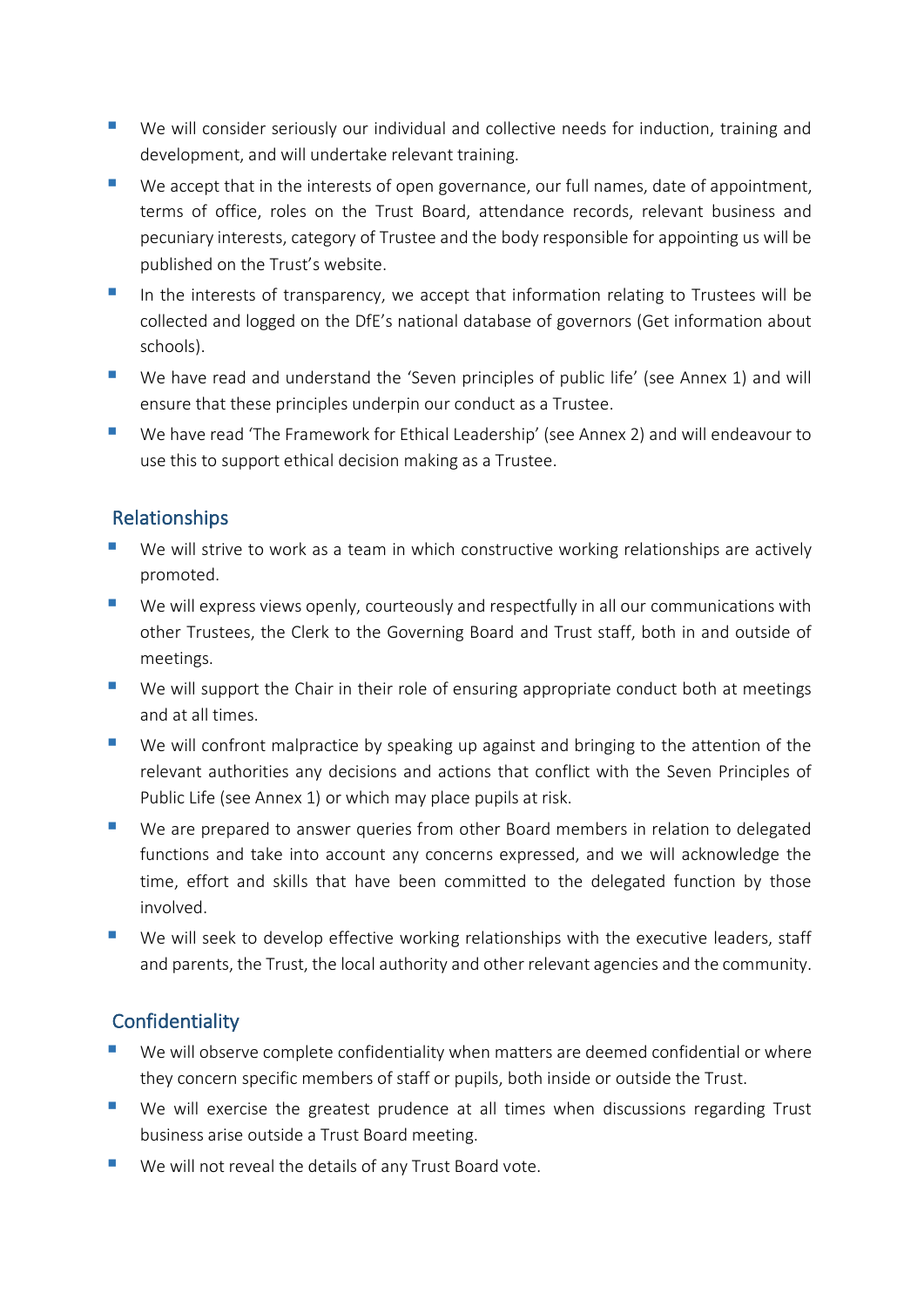■ We will ensure all confidential papers are held and disposed of appropriately.

## Conflicts of interest

- We will record any pecuniary or other business interest (including those related to people we are connected with) that we have in connection with the Trust Board's business in the Register of Business Interests, and if any such conflicted matter arises in a meeting we will offer to leave the meeting for the appropriate length of time.
- We accept that the Register of Business Interests will be published on the Trust's website.
- We will also declare any conflict of loyalty at the start of any meeting should the situation arise.
- We will act in the best interests of the Trust as a whole and not as a representative of any group, even if elected to the Governing Board.

## Ceasing to be a Trustee

We understand that the requirements relating to confidentiality will continue to apply after a Trustee leaves office.

## Breach of this Code of Conduct

- If we believe this Code has been breached, we will raise this issue with the Chair and the Chair will investigate; the Chair will refer the concerns to the Members of the Trust who are empowered to remove Trustees from the Board. The Members will only use suspension/removal as a last resort after seeking to resolve any difficulties or disputes in more constructive ways.
- § Should it be the Chair that we believe has breached this Code, another Governing Board member such as the Vice Chair will investigate.

Adopted by the Trust Board of the Community Inclusive Trust on 1 July 2020.

#### Annex 1

## The seven principles of public life

*Originally published by the Nolan Committee: The Committee on Standards in Public Life was established by the then Prime Minister in October 1994, under the Chairmanship of Lord Nolan, to consider standards of conduct in various areas of public life, and to make recommendations)*

Selflessness - Holders of public office should act solely in terms of the public interest. We will make our decisions in the public interest.

Integrity - Holders of public office must avoid placing themselves under any obligation to people or organisations that might try inappropriately to influence them in their work. They should not act or take decisions in order to gain financial or other material benefits for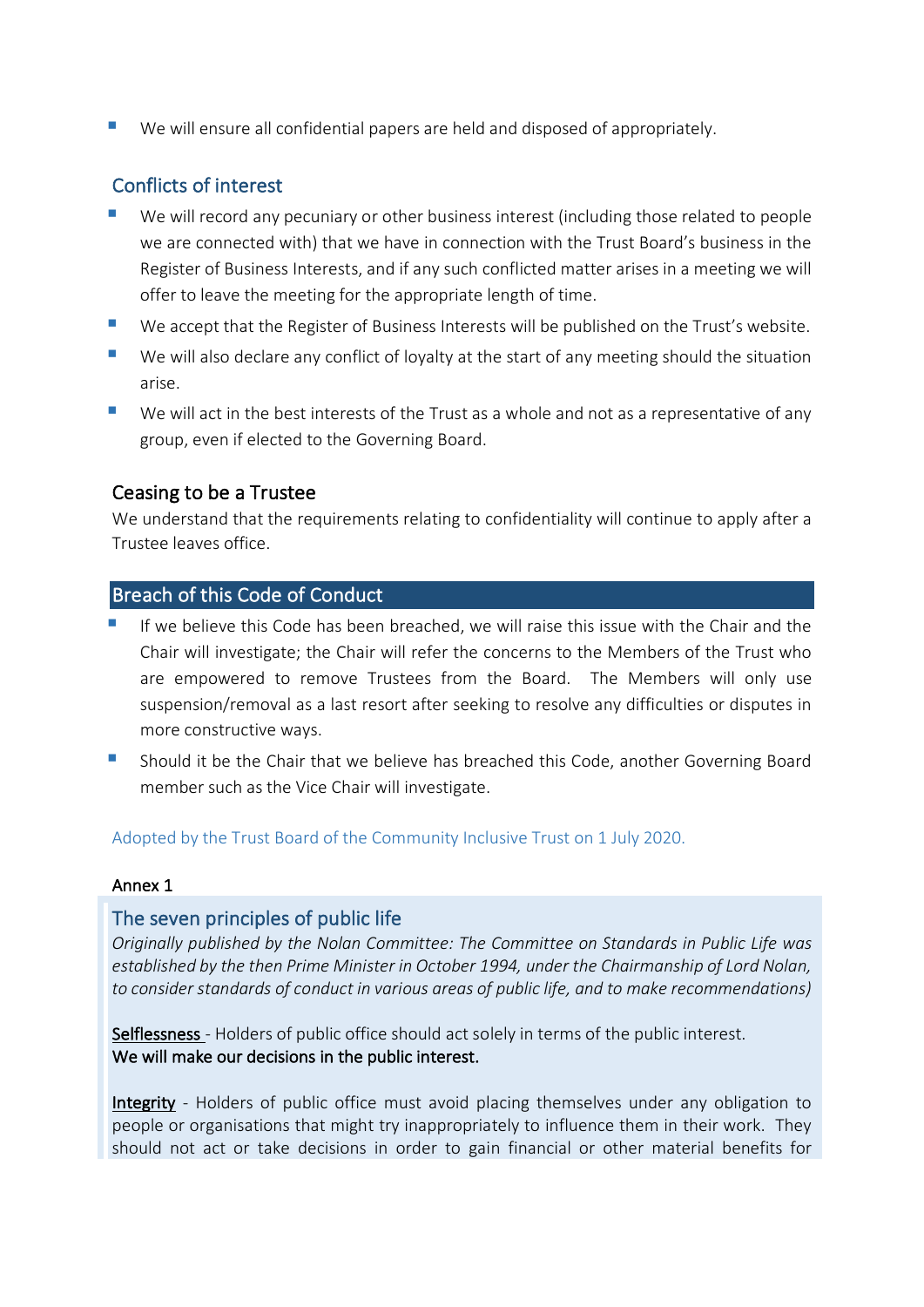themselves, their family, or their friends. They must declare and resolve any interests and relationships.

We will not act or take decisions in order to gain financial or other material benefits for ourselves, our families, or our friends.

Objectivity - Holders of public office must act and take decisions impartially, fairly and on merit, using the best evidence and without discrimination or bias.

Our decisions will be taken impartially, fairly and on merit, using the best evidence and without discrimination or bias.

Accountability - Holders of public office are accountable to the public for their decisions and actions and must submit themselves to the scrutiny necessary to ensure this.

We are comfortable submitting ourselves to external scrutiny.

Openness - Holders of public office should act and take decisions in an open and transparent manner. Information should not be withheld from the public unless there are clear and lawful reasons for so doing.

We will take our decisions in an open and transparent manner.

Honesty – Holders of public office should be truthful. We will be truthful in our actions, decisions and reporting.

Leadership – Holders of public office should exhibit these principles in their own behaviour. They should actively promote and robustly support the principles and be willing to challenge poor behaviour wherever it occurs.

We will demonstrate the highest standards of public life in our individual and corporate behaviour.

#### Annex 2

## The Framework for Ethical Leadership in Education

*The Ethical Leadership Commission has developed the following Framework for Ethical Leadership to help school leaders take difficult decisions. As important as the language is, these aren't just fine words, they are meant to support a culture in which ethical decision making can flourish.* 

- 1. Selflessness School and college leaders should act solely in the interest of children and young people.
- 2. Integrity School and college leaders must avoid placing themselves under any obligation to people or organisations that might try inappropriately to influence them in their work. Before acting and taking decisions, they must declare and resolve openly any perceived conflict of interest and relationships.
- 3. Objectivity School and college leaders must act and take decisions impartially and fairly, using the best evidence and without discrimination or bias. Leaders should be dispassionate, exercising judgement and analysis for the good of children and young people.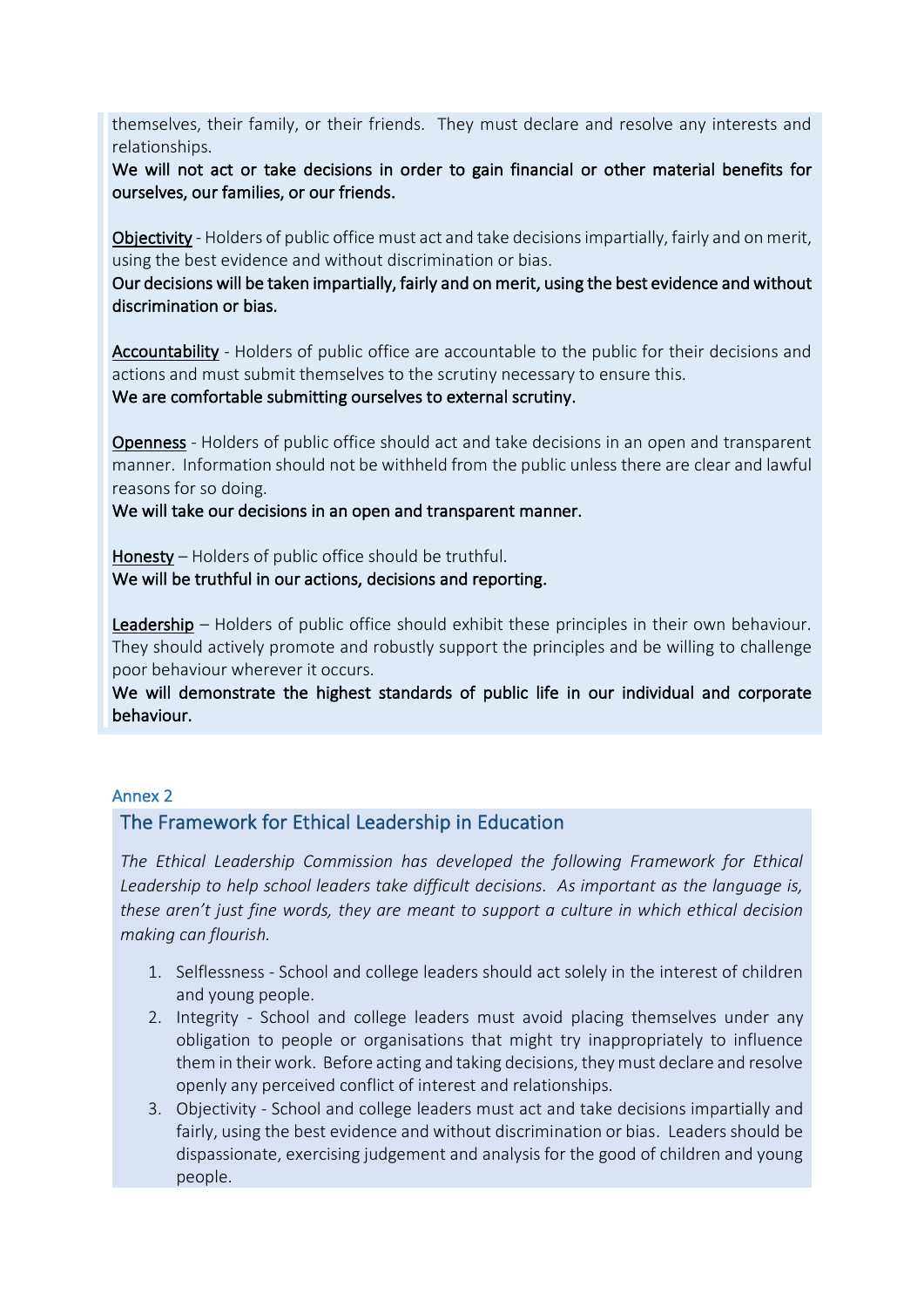- 4. Accountability School and college leaders are accountable to the public for their decisions and actions and must submit themselves to the scrutiny necessary to ensure this.
- 5. Openness School and college leaders should expect to act and take decisions in an open and transparent manner. Information should not be withheld from scrutiny unless there are clear and lawful reasons for so doing.
- 6. Honesty School and college leaders should be truthful.
- 7. Leadership School and college leaders should exhibit these principles in their own behaviour. They should actively promote and robustly support the principles, and be willing to challenge poor behaviour wherever it occurs. Leaders include both those who are paid to lead schools and colleges and those who volunteer to govern them.

Schools and colleges serve children and young people and help them grow into fulfilled and valued citizens. As role models for the young, how we behave as leaders is as important as what we do. Leaders should show leadership through the following personal characteristics or virtues:

- a. Trust: *leaders are trustworthy and reliable*  We hold trust on behalf of children and should be beyond reproach. We are honest about our motivations.
- b. Wisdom: *leaders use experience, knowledge and insight*  We demonstrate moderation and self-awareness. We act calmly and rationally. We serve our schools and colleges with propriety and good sense.
- c. Kindness: *leaders demonstrate respect, generosity of spirit, understanding and good temper*

We give difficult messages humanely where conflict is unavoidable.

- d. Justice: *leaders are fair and work for the good of all children*  We seek to enable all young people to lead useful, happy and fulfilling lives.
- e. Service: *leaders are conscientious and dutiful*  We demonstrate humility and self-control, supporting the structures, conventions and rules which safeguard quality. Our actions protect high-quality education.
- f. Courage: *leaders work courageously in the best interests of children and young people*

We protect their safety and their right to a broad, effective and creative education. We hold one another to account courageously.

g. Optimism: *leaders are positive and encouraging*  Despite difficulties and pressures, we are developing excellent education to change the world for the better.

## Annex 3

## **Activities**

As part of the Trust Board team, a Trustee is expected to: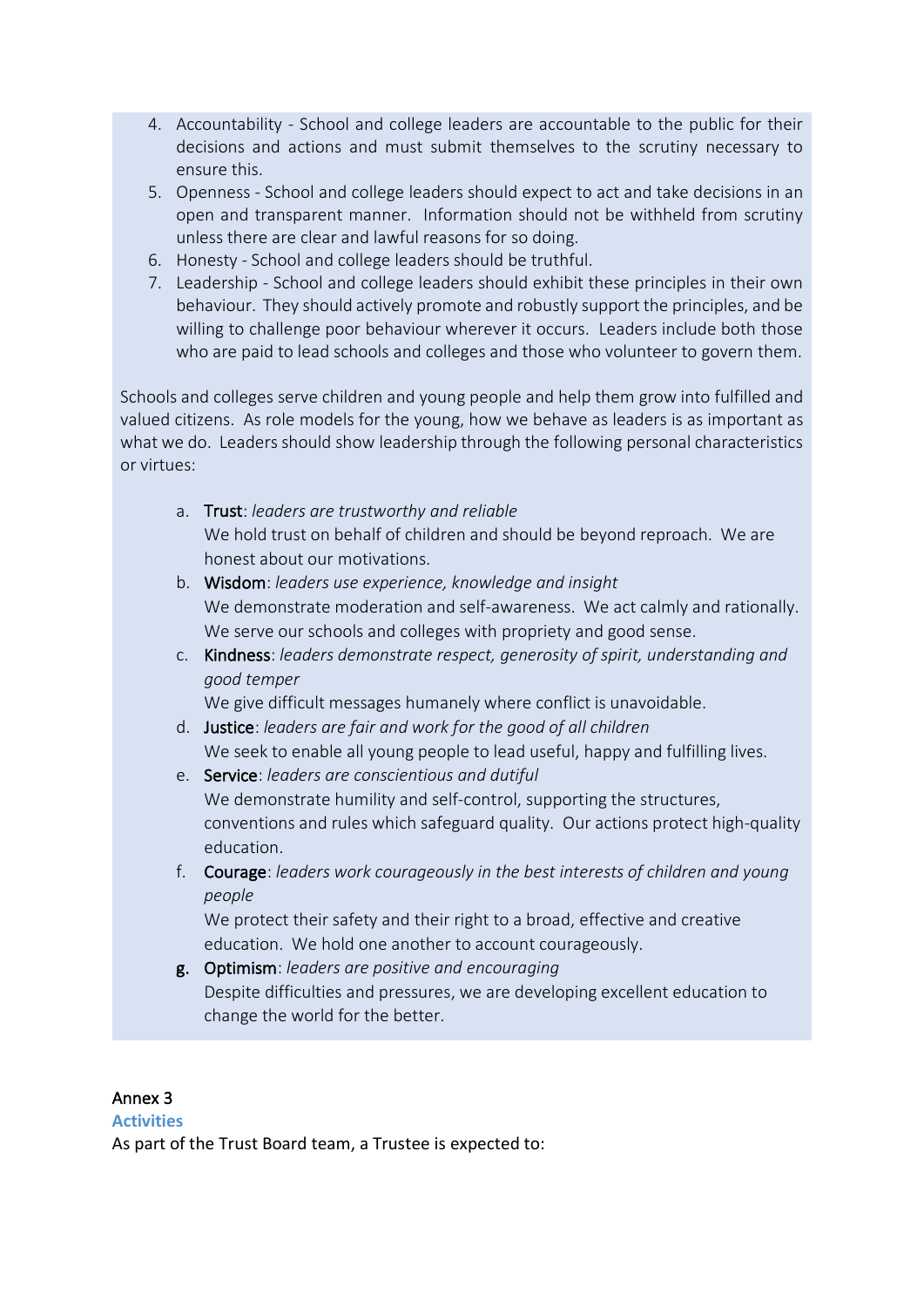- 1. Contribute to the strategic discussions at Trust Board meetings which determine:
- $\blacksquare$  the vision and ethos of the school.
- clear and ambitious strategic priorities and KPIs for the Trust.
- the Trust's budget.
- the Trust's staffing structure and key staffing policies.
- the principles to be used by school leaders to set other Trust policies.
- 2. Hold the CEO to account by monitoring the Trust's performance; this includes:
- agreeing the outcomes from the Trust's self-evaluation and ensuring they are used to inform the priorities in the Trust development plan.
- considering all relevant data and feedback provided on request by school leaders and external sources on all aspects of school performance.
- asking challenging questions of CEO, ensuring that the CEO has arranged for the required audits to be carried out and receiving the results of those audits.
- ensuring senior leaders have developed the required policies and procedures and the trust is operating effectively according to those policies.
- acting as a 'special interest' Trustee on one or more specific issue areas/aspects, making relevant enquiries of the relevant staff, and reporting to the Trust Board on the progress on the relevant Trust priority.
- acting as a special interest trustee for an allocated number of Trust schools, ensuring that detailed information/performance data pertaining to those schools is known.
- listening to and reporting to the Trust's stakeholders: pupils, parents, staff, and the wider community, including local employers.
- 3. Ensure the Trust and school staff have the resources and support they require to do their jobs well, including the necessary expertise on business management, external advice where necessary, effective appraisal and CPD (continuing professional development), and suitable premises, and that the way in which those resources are used has impact.
- 4. When required, serve on panels of Governors to:
- appoint the CEO and other senior executive leaders.<br>■ approise the CEO
- § appraise the CEO.
- set the CEO's pay and agree the pay recommendations for senior executive leaders.
- hear the second stage of staff grievances and disciplinary matters.
- **•** hear appeals about pupil exclusions.